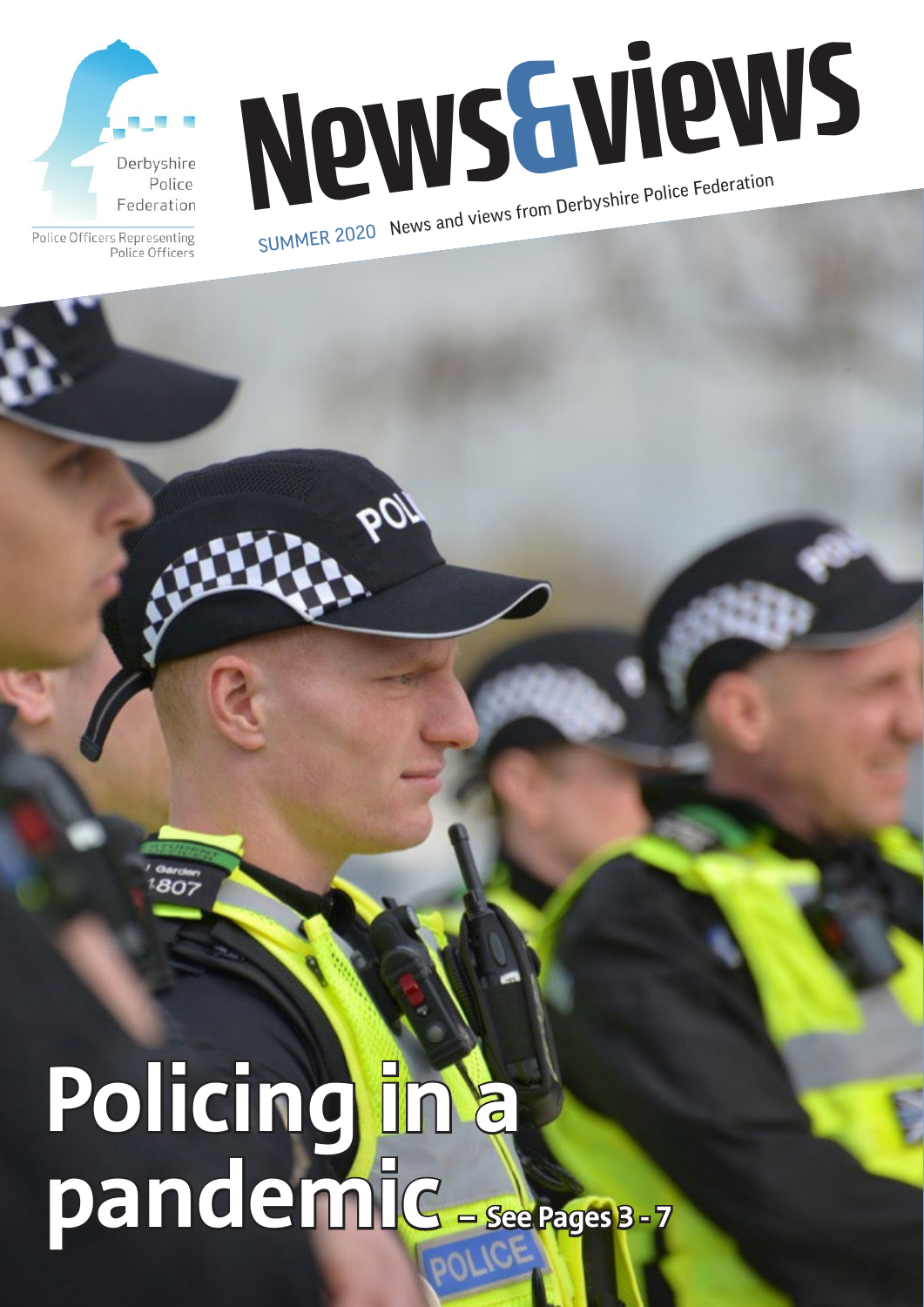## **Chair's foreword**



*By Tony Wetton, chair of Derbyshire Police Federation*

Over the last three months, I have<br>
words 'unprecedented times' over<br>
and over again but somehow they just don't heard – and probably also said – the words 'unprecedented times' over really convey the reality of the strange world we have all been living in.

Who could really have imagined even a few weeks earlier how swiftly lockdown would be imposed and how long it would have been necessary to keep restrictions on the way we live our lives in place?

As I write, we are just coming out of full lockdown – unless you happen to live in the Leicester city area where restrictions have been re-introduced due to concerns about infection rates. Pubs and restaurants have been allowed to open for the first time since March and hairdressers and barbers are back at work tidying, colouring and re-styling the nation's locks.

But, despite these signs of a return to normal life, I know there are some who want to retain some elements of their lockdown living.

Many people, forced almost overnight, to start working from home – some in roles where working from home had previously been considered impossible - are saying they would like to retain some degree of flexibility. Some forces are reporting lower sickness levels during the pandemic so I am sure this is something that will be analysed in more detail.

On Pages 4 to 6, four officers – including our branch secretary Kirsty Bunn and workplace representative Julie Shaw – share their experiences of working from home.

Established officers have shown their ability to adapt but spare a thought for any new recruit who has started their policing career during the pandemic. Sergeant Damien Shannon, the Force's assessment and core training team leader, explains on Page 7 the measures introduced to deliver training and keep everyone safe.

I hope you enjoy this edition of your members' magazine which, inevitably, is dominated by stories linked to the ongoing crisis.

Remember also that we regularly post latest news stories on our website – **www.polfed.org/derbys** and you can also follow us on **Facebook** and **Twitter.**

Also, remember that there is a wealth of support available if you are concerned about your mental or financial wellbeing. You can find out more on our **coronavirus page** or simply contact your **Federation rep**.

### **Group action on pensions**

The Police Federation has published an updated set of pensions FAQs.

The Police Federation of England and Wales (PFEW) announced in May that it was launching a compensation claim against the Government on behalf of affected members who suffered any 'injury to feeling' as a result of the transitional protections afforded to some officers when the 2015 scheme was introduced.

The Government has accepted that it must rectify any detriment suffered as a result of those transitional protections. Work is ongoing as to how that remedy will be applied across the whole of the public sector pension schemes, including police.

The purpose of the PFEW claim is to ensure those who have not already submitted a claim in respect of the



discrimination are also considered for any compensation the court considers appropriate for the distress caused by the transitional protections.

The Group Action is being handled on PFEW's behalf by the leading UK and international law firm Penningtons Manches Cooper.

**Read the FAQs. Find out more.**

### NEWS IN BRIEF

### **Officer assaults**

Derbyshire Police Federation chair Tony Wetton has welcomed the Home Secretary's backing for increased sentences for offenders who attack emergency workers.

Priti Patel also pledged to further strengthen the protection given to police officers.

**Read more.**

### **Fed subs to increase**

 Police Federation of England and Wales (PFEW) delegates at a virtual conference supported a motion to increase member subscriptions.

Members will now pay an extra £2 a month from September onwards representing the first increase in subs since 2011.

See Page 9 for more information.

### **Fed opens to Specials**

A move to allow Special Constables to join the Police Federation has been applauded by Derbyshire branch chair Tony Wetton.

Under current legislation Special Constables in England and Wales are not allowed to be Federation members. But the Police Powers and Protections Bill which is due before MPs later this year will seek to allow them to sign up for membership.

**Read more.**

### **Wellbeing survey**

The first national police wellbeing survey has revealed that almost half of the 35,000 officers who responded were getting less than six hours sleep a night.

The survey was carried out by Oscar Kilo, the National Police Wellbeing Service, and the College of Policing.

Those high levels of fatigue will now be addressed as the two bodies begin research, along with experts from around the world, practitioners and UK staff associations, to come up with solutions to improve officers' wellbeing.

**Read more.**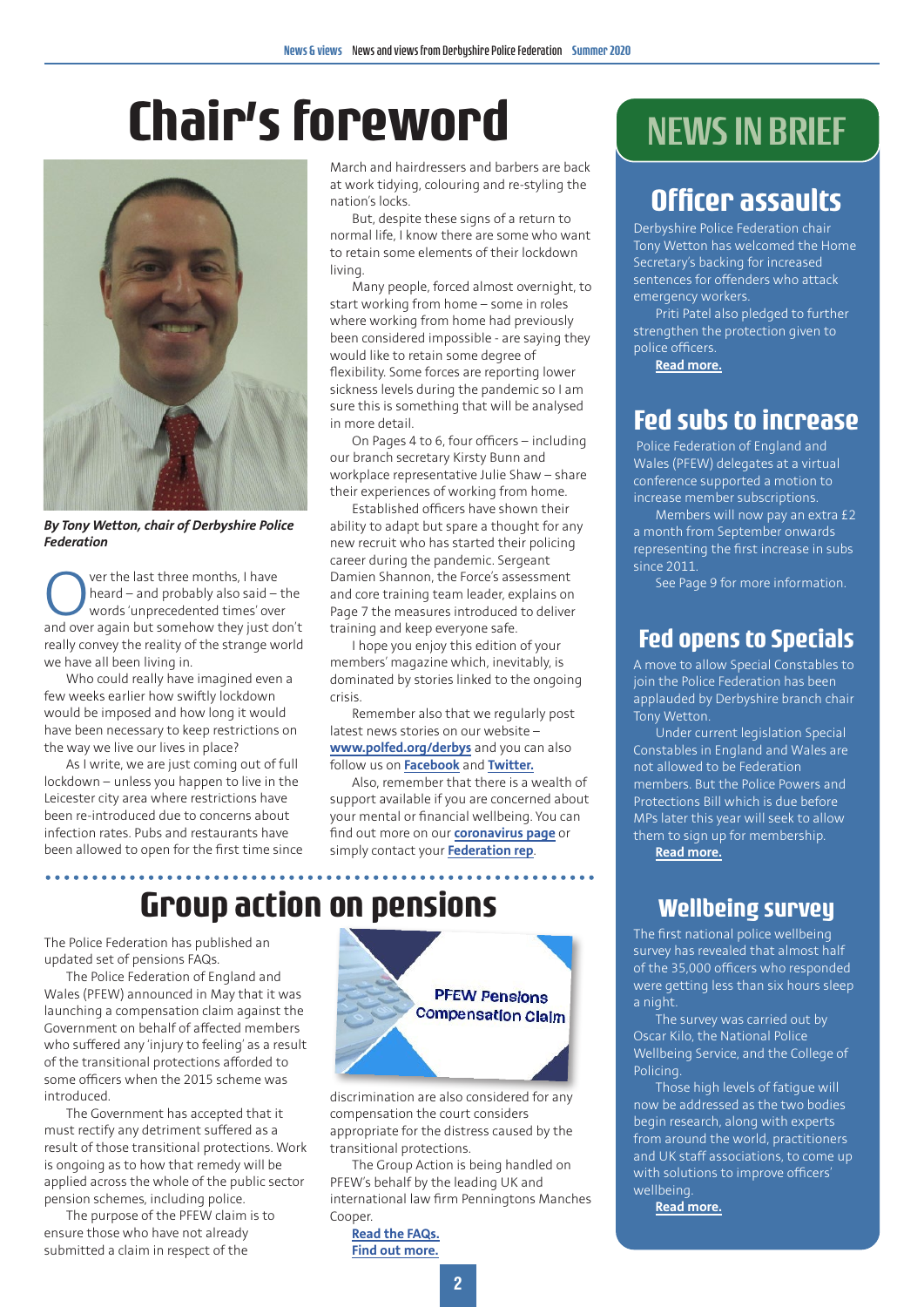## **Superintendent expresses pride at officers' response to pandemic**

L ockdown has presented Superintendent Gareth Meadows with one of the 'strangest periods in 26 years of policing'. Yet he believes the extended bonds that were created with the Derbyshire Police Federation during that time certainly played a part in helping everyone deal with some unprecedented challenges that came along.

As the COVID-19 pandemic began to take hold in March and April, a Gold, Silver and Bronze Command structure was quickly set up to look at areas ranging from maintaining response and communities policing, absenteeism and welfare through to logistics around the provision of PPE and other equipment.

Gareth said the Force wanted the input of all officers in those meetings and so invited Derbyshire Police Federation chair Tony Wetton and secretary Kirsty Bunn to attend.

Every one of those meetings over the past three months was attended by either Tony or Kirsty and some of them were being held on a daily basis.

Gareth said he welcomed their commitment and said the long-term benefits of a more extensive relationship with the Federation and its officers was good for all concerned.

"This was a big commitment for them, but I know it was an important use of their time where they could ensure the views of the membership were heard and considered," said Gareth.

"Our visibility is always a challenge on the large geographical North Division with 700 colleagues working across many sites and all hours of the week. That becomes even more so when it is busy and where that has been taken to new levels during the crisis.

"But Kirsty and Tony have reminded us constantly of the importance of allowing for time to speak and debate issues directly with officers. We do actually enjoy this.



*Superintendent Gareth Meadows.*

Commanders have joined virtual parades, recorded VLOGs and hosted 'cuppa with the command team'. We can never do enough, but the reality is there are other demands too<sup>"</sup>

Gareth continued: "Seeing more of Tony and Kirsty has enabled us to build on the already good relationship we had with them before the pandemic started. Our desire to hear the views of the membership and work together is not something that started in March.

"The command team on North are genuinely committed to creating the best possible working environment for the officers. Humans don't always get things 100 per cent right and the command team are no different. We know that.

"That is why it is really useful to have critical friends around you who can tell you when you may be going off track or have missed something. Tony and Kirsty from the Federation really fulfil that role and we invite and encourage them to do so.

"Being reminded of what it is like on the coal face is good and what officers are experiencing now really helps in our decisionmaking. They do challenge us weekly and we welcome it. We want to get things right."

Gareth said the collective efforts of the Force and the Federation had created a working environment that made tackling a multitude of challenges much easier during the incredibly testing times of the past few months.

He was also keen to look back, however, and use the positives of the lockdown to praise colleagues and learn for the future.

"I am very proud of how all Derbyshire officers and staff have reacted to the pandemic," he said. "I would have to say that this lockdown has been one of the strangest periods in my 26 years of policing.

"It has actually required some real application of logic and discipline. This has been very different to my experiences in say dealing with a murder, large scale public disorder or a terrorist bomb.

"We usually all come together and get stuck in because that is our instinct. This time though, it has not been about us for once. It has been about saving life through supporting the NHS. This has meant minimising the spread of the virus within the police too so as not to add to the burden on health colleagues.

"That meant telling colleagues to stay away from the workplace and contribute in new ways. I am really proud of the officers who have had to carry on coming into the workplace and to interact with the public. Despite the PPE we have been provided with, they have increased their exposure to the virus.

"I am also proud of the officers who have had to go against their instinct, however, quickly adapt and bring their working lives home."

**"I am very proud of how all Derbyshire officers and staff have reacted to the pandemic. I would have to say that this lockdown has been one of the strangest periods in my 26 years of policing.**<sup>11</sup>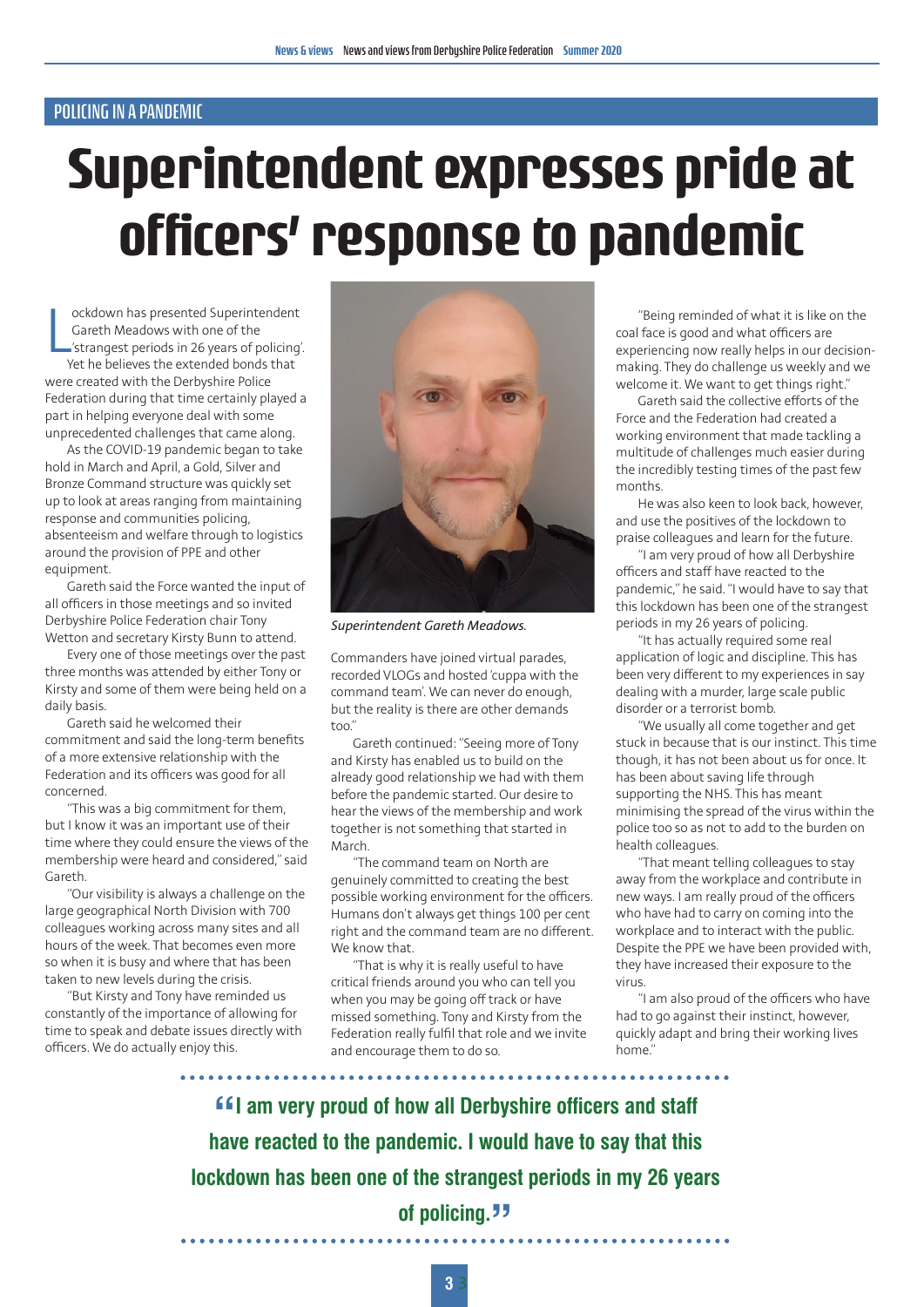## **Working from home: safety concerns has outweighed feelings of isolation**



*Derbyshire Police Federation secretary Kirsty Bunn.*

#### **Derbyshire Police Federation secretary Kirsty Bunn has admitted that working from home during the coronavirus crisis has had an impact on her mental wellbeing.**

The blurred lines between home and work, the difficulties of home schooling children and isolation have all had an impact, she says, but a feeling of guilt that she has been able to work safely from home when many colleagues have been unable to do so has also had a massive effect on her.

"Of course, the big benefit of working from home has been the safety aspect," says Kirsty, "I am in a role where I have been fortunate enough to be able to work from home but I am acutely aware that others in my profession haven't had that ability and I do have my concerns that social distancing at work isn't being taken responsibly.

"I also know I am fortunate that I have previously worked from home on occasions so the concept wasn't new to me. I feel I am productive as I am quite disciplined. But the fact that this concept has gone on for over 11 weeks, so far, has been difficult to come to terms with along with the fact there is no end in sight.

"The isolation has definitely had an impact on my own mental health. Some days it's very difficult to find the motivation to do yet another 'same day'. I have had the odd day's annual leave and would encourage others to do the same to switch off from the routine. I have been to the Federation office

on three occasions to meet with members, ensuring social distancing when I have attended. This has felt like an outing and was nice to be able to vary my routine."

Kirsty continues: "On some days I have been home schooling either one or three children which has its issues. Then there is the pressure of trying to keep everyone in the household happy while appearing to people on online meetings that you have everything under control.

"It's definitely harder to switch off and much easier to migrate back to your workstation and 'just send a quick email' only to find yourself on the laptop two hours later. I have found it difficult to draw a line between working at home and normal home life. The days when I totally switch off are very rare which is far from ideal. I would always encourage others to have down time but it's difficult to sometimes take your own advice.

"It's been tough for us as a family but I know we have been lucky that we haven't been touched by the devastation of COVID and when I have been struggling I have reminded myself of why we are doing this and have felt grateful my loved ones have remained healthy and well."

But, despite the difficulties Kirsty has faced, she believes the way in which working from home has been forced on people due to the pandemic could, in the long-term, benefit those who want to work more flexibly.

"It will be a big step forward if more people have the choice to work from home. The way agile working was put on the UK due to COVID has had a positive effect on flexible working and it will be difficult to argue that it can't be done or accommodated in the future," she explained.

The Federation office at Coney Green closed about a week before the country was placed on official lockdown. Kirsty and Federation branch chair Tony Wetton ensured the staff team had the ability, and equipment, to work from home but freely admit they did not think it would go on for so long.

"I think we have all missed the social aspect of being in the office; the spontaneous meetings and catching up with people but I think we have also appreciated the security of knowing everyone will be OK," Kirsty added.

## **'I really appr been lucky t able to work from home'**

#### **Balancing work and home life during the lockdown has been a challenge at times, says TDC Julie Shaw.**

Julie has been 'hot-desking' while her husband has also been working from home during the pandemic and added into the mix are her teenage children, who have also been at home.

"It's not been very easy, to be honest," said Julie, a workplace rep for Derbyshire Police Federation. "It's not easy concentrating and staying focused on your work from one space. We have no separate room in which to work at home.

"As well as me and my husband trying to do our jobs, we have had my 17-year-old daughter doing college work and my 19-year-old daughter who was furloughed for the first four weeks.

"But, despite the difficulties of trying to suddenly adapt to working from home, I really appreciate I have been lucky to be in this position and I have not been exposed to the risks that front-line section officers have faced while they have continued to maintain an effective policing service for our communities."

Julie, who joined the Force as PCSO in 2006 before becoming a PC in 2012, started working from home shortly after the lockdown started. She was set up with a laptop and a mouse.

"I wasn't allowed to bring any other equipment home," she said. "Having one small screen and no separate keyboard has been challenging at times."

So how has Julie overcome these difficulties?

"I've used yoga blocks to raise my laptop up to put the keyboard at a better angle," she said. "I've taken conference calls and team briefings in the bedroom and used ear buds to hear better.

"And I've 'hot-desked' between the dining room table and the home PC desk with my husband."

She said that her family has also had to adapt, with varying degrees of success.

"The kids are having to be aware that I may be on the phone and they can't behave normally in their own home," she said.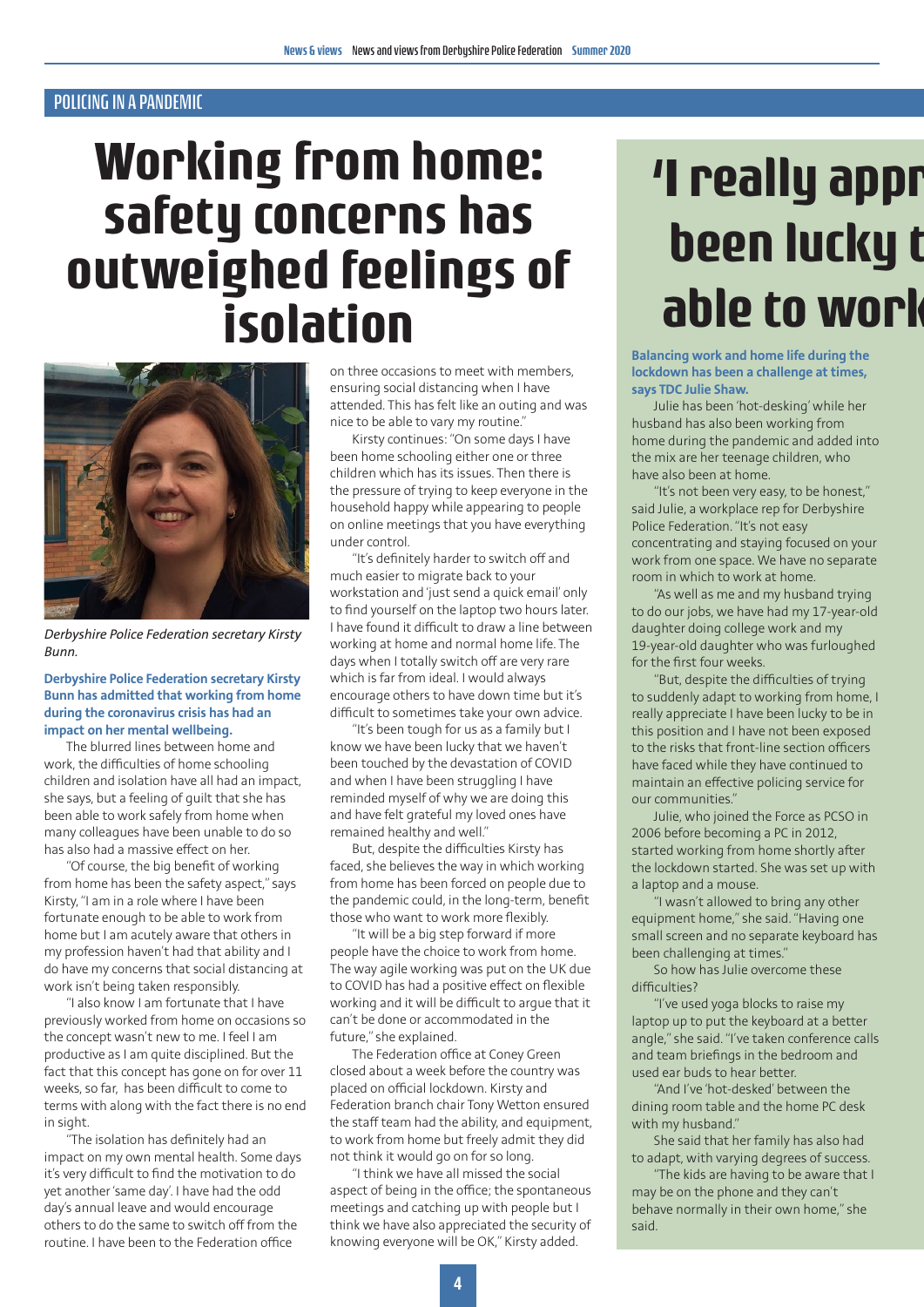## **'eciate I have been been k** from home'



#### *TDC Julie Shaw.*

"Late shifts are particularly difficult as my family are watching television and having family time, while I'm trying to work in what is essentially the same room."

Julie added: "I've not really found myself working longer hours, but I have sometimes worked over to finish something due to not being very efficient during the shift because of the distractions of the household."

Julie, who is based in Buxton, said she has missed the support from colleagues and the interaction with other officers during lockdown, as well as equipment such as a having two screens, a keyboard and access to a printer and scanner.

"A lack of access to other departments, such as CCTV, to assist with investigations has also caused some issues," she said. "Like most people during lockdown, by not going into the office, my world has become very small – just the four walls of home.

"It is by no means as bad as it is for some people, because I do have my family around me. It's the same for everyone else, all the normal activities which would have taken me out of the house have also gone."

## **Everyone has been supportive says TDC struck down with coronavirus**

#### **Ian Niven's spring and summer certainly have not worked out as he was expecting.**

The temporary detective constable contracted COVID-19 in April at the height of the spread of the virus throughout the UK after catching it from his wife, who works as a nurse.

As well as the symptoms being an 'extremely horrible' thing to go through, Ian was also watching TV coverage of the pandemic while facing his own personal battle at home.

If being off work for five weeks was unusual enough for a hard worker, Ian then had to get used to working from home during lockdown after it was deemed that CID staff should be based at domestic locations.

"During my recovery, I was totally supported by my sergeant, inspector and chief inspector, which was really re-assuring and a surprise given my experiences of previous employers. It was something that I was really grateful for," says Ian, who joined the Force in 2017. "It had been an extremely horrible and unnerving experience.

"I am normally based at Wyatt's Way, Ripley on Group 2 but have been working from home since the lockdown began as it was decided that CID staff should primarily work from home.

"The caveat, however, is we are on call and have to be ready to respond to live incidents and be prepared to come into the office if required.

"I was issued with a laptop at the start of the outbreak and it came with all the instructions to help me connect to my home network which was really useful and I would say that work, including IS services, have been very supportive through the process.

"It has actually been easy adapting to working from home as there haven't really been any changes to my working pattern. We still log on as if we were in the workplace.

"What I have found most challenging is finding a suitable workspace at home though. My house doesn't really have anywhere for me and, typically, working from home coincided with the hottest spring on record.

"The only place that I can work comfortably at a table is in my conservatory and, unsurprisingly, it is too hot and too bright in there.

"What you soon realise is that you miss



*TDC Ian Niven.*

the convenience of having two screens, the printer to hand and paperwork that is required when working through case files.

"I have found myself working from different rooms in the house and just trying to find somewhere comfortable.

"I have planned my work around going into the office to carry out specific tasks and, invariably, there have been days where we have had to come in for live jobs or prisoners and I have taken advantage of that to carry out any tasks that I need to do."

What Ian certainly has been able to enjoy is the money he has saved from not having to make a commute of 50 minutes every day to and from Ripley and he has also made sure that, when he switches off the computer at the end of the day, he doesn't go back making sure that his own time remains just that.

As much of the country has been making early steps towards going back to the workplace or office, Ian says that Derbyshire Constabulary should take a look at more flexible working opportunities in the future.

Personally though, it is not something he would be putting his hand up for on a regular basis.

"I have found working from home quite isolating and I certainly wouldn't want to work from home on a permanent basis," he says, "The thing that I have missed the most is seeing and chatting with my colleagues and having a laugh in the office as well as seeing people round the workplace.

"I am a sociable person and have really missed seeing everyone."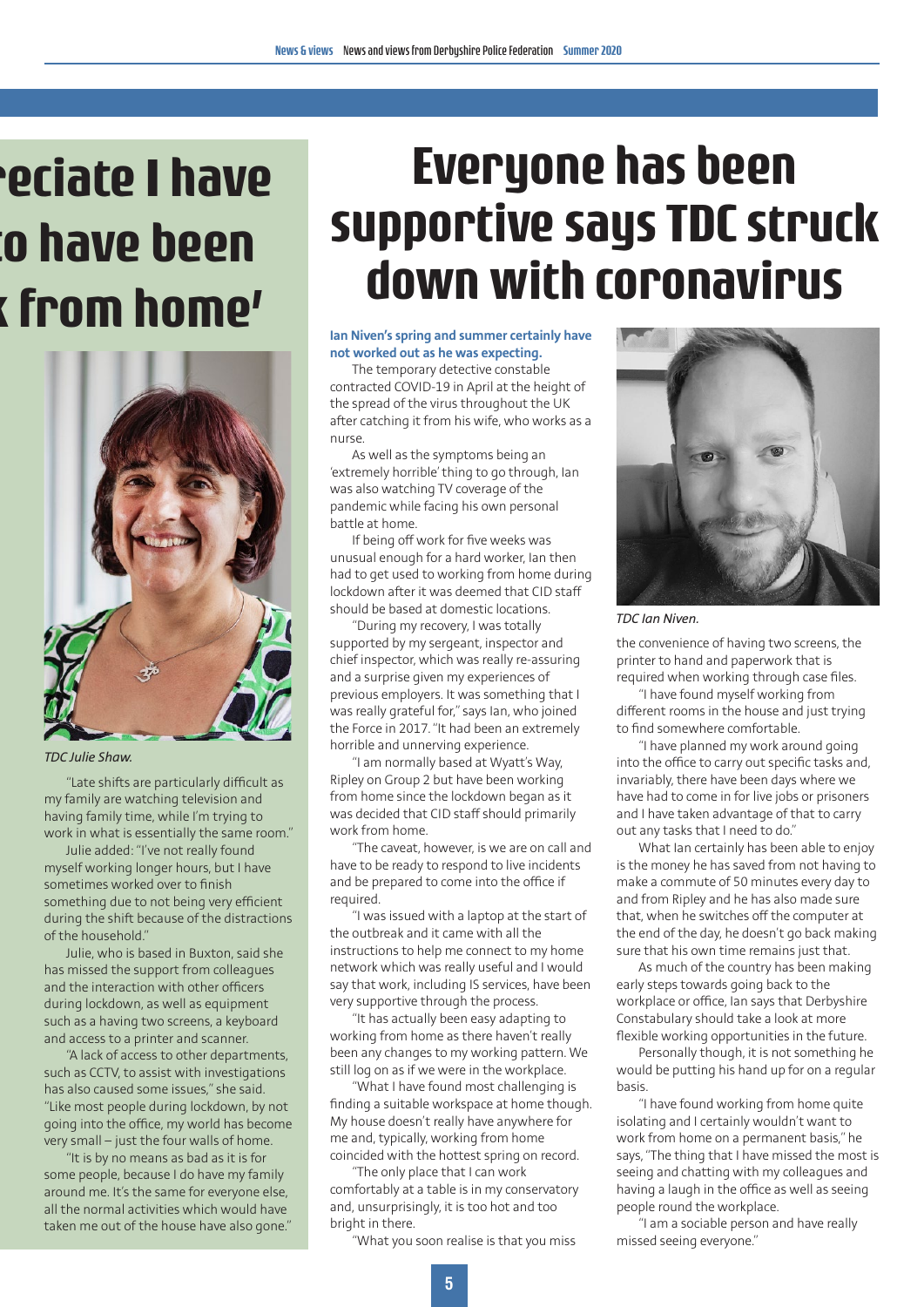## **'There has been an almost overnight change in the way we work'**

If Detective Inspector Claudia Musson<br>had £1 for every time she heard<br>someone say: 'Sorry, I was on mute'<br>during lockdown, she could be a very rich f Detective Inspector Claudia Musson had £1 for every time she heard someone say: 'Sorry, I was on mute' woman.

Forced to work from home during the COVID-19 pandemic because asthma put her at greater risk of contracting the virus, she has had to find ways of doing her job successfully from a domestic base.

Microsoft's video chat function 'Teams' has become a big part of her life in recent months – and so has reminding people to unmute themselves before talking in meetings.

"The thing I found most difficult has been the lack of face-to-face and ad hoc contact with my team members and other colleagues," explained Claudia.

"I love chatting with my teams, not just about investigations or work matters, but generally day to day things. They say that necessity is the mother of invention and although Microsoft Teams hasn't been invented during this pandemic, I think it has certainly come into its own within this organisation.

"I just wish I had a £1 for every time I heard someone say: 'Sorry, I was on mute'."

Claudia joined Derbyshire Police in 2002 and is a detective inspector of Amber Valley, North Division based at Wyatts Way.

Just before lockdown began, she was advised to work from home by her line manager as Government guidelines about the dangers of the coronavirus to asthmatics were released.

Armed with a work laptop, Claudia set about adjusting to a new normal and, once



*DI Claudia Musson.*

she had set up a daily routine, began to find there were a number of benefits.

"I adapted quite easily especially when it was so clearly the right thing to do," she says. "It helped to get into a routine, getting up at the same time and having a proper lunch break.

"Of course, as an organisation, we have also been able to reduce the numbers of people within work and keep people safe.

"And on a personal level, the mileage on my car has benefited. It takes 15 minutes to get to work on a normal day and, as Amber Valley DI, there are often requirements to travel to Chesterfield for management meetings and meetings with the SLT, all of which have been done over Microsoft Teams during the pandemic.

"We have two whippets at home and I have taken them out in the mornings, which I

**Example 2 It can be a little isolating at times but you have to make the effort is do give people a call and I have certainly done that. I have really to give people a call and I have certainly done that. I have really missed the people I work with. I have missed sitting in the office, having a cup of tea and chatting with people.** 

wouldn't necessarily have done if I was spending extra time travelling.

"This also reduced the number of times they would try to get on my knee during my morning team meetings too! Working from home, some days have been longer than others but I think this balances out over time really.

"Having said that, there have been times I have had work calls on rest days or annual leave days. Usually if I'm not in the office, I am not at work, but it's not that clear when working from home. This hasn't caused any issues though and I don't really mind.

"I think there is certainly a place for working from home in the future. If you can do your work effectively at home, then why not?

"Before lockdown, there has been the option to work from home within my role, especially if a specific piece of work needed completing without distraction.

"It can be a little isolating at times but you have to make the effort to give people a call and I have certainly done that. I have really missed the people I work with. I have missed sitting in the office, having a cup of tea and chatting with people."

With the lifting of restrictions as time has gone by, Claudia is now allowed back into work after completing a risk assessment and she has had a chance to look back upon the last three months and reflect.

"The pandemic has brought uncertainty and anxiety to many people's lives, while at the same time, there has been an almost overnight change in the way we work," she said. "These times of change have required strong and visible leadership.

"I think we will look back as an organisation and realise that the coronavirus has really helped us to scrutinise and understand our processes.

"It has forced positive changes in both our ways of working and our use of technology which would otherwise have taken prolonged periods of time to adopt and put into place."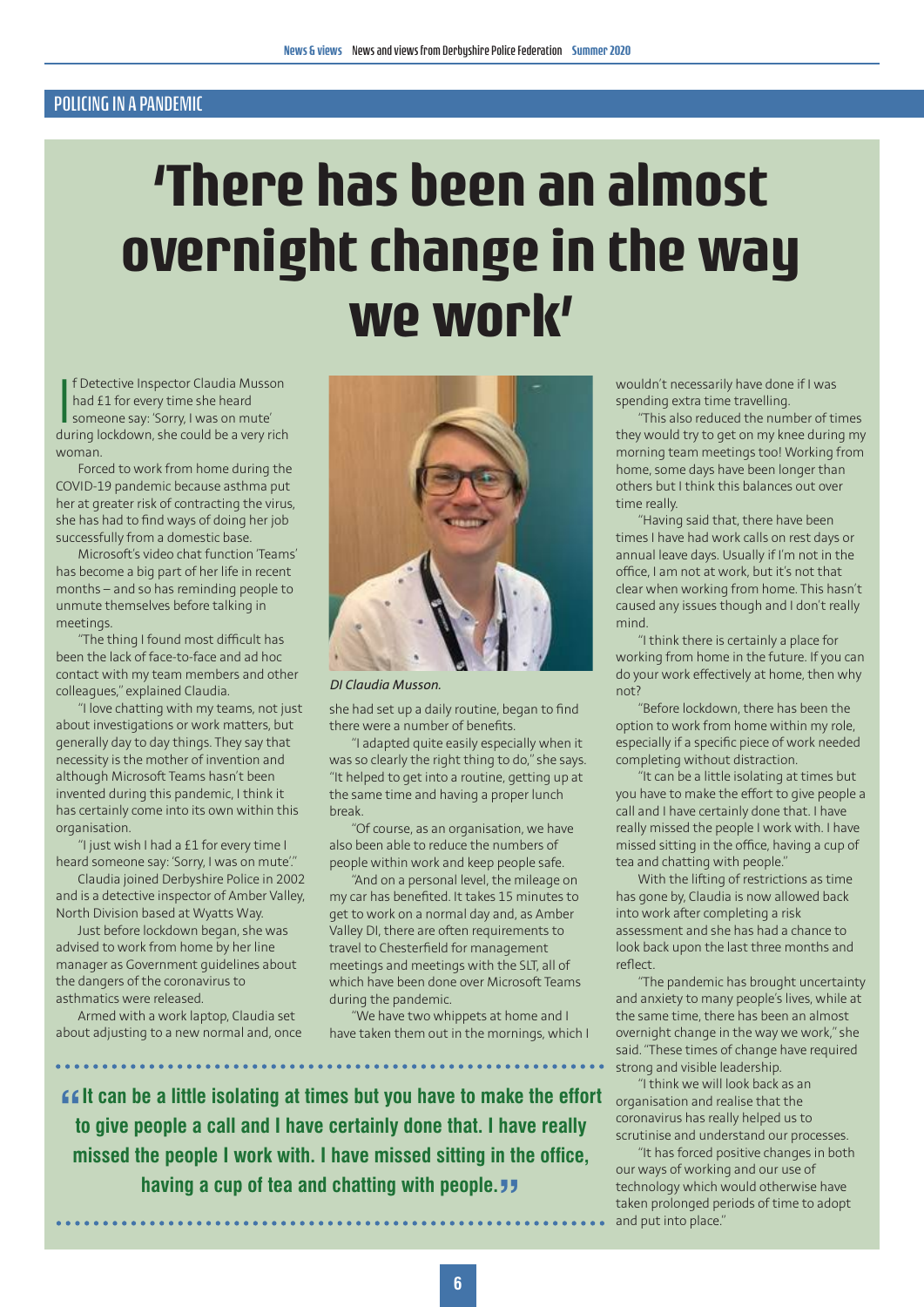## **Officer training: 'we've had to find new ways of working'**

S ergeant Damien Shannon says it's been a challenge to train new recruits during the COVID-19 lockdown restrictions.

Damien, the Force's assessment and core training team leader, says they've had to adapt to find new ways to train and assess officers.

"It's been a challenge and we've had to explore new ways of working and training," he said, "We've used remote delivery to our students using Skype initially and now Microsoft Teams.

"Where delivery in classrooms has been essential we've maintained social distancing guidelines and have used PPE.

"We've had to think of new ways of working and assessing our students. For example, we've not been able to do our normal role plays as it was not appropriate during the current restrictions.

"So, we've used scenario assessment as a replacement whereby students are given a scenario and give a verbal answer about how they would deal with that situation.

"The students have adapted positively and accepted the different ways in which we have had to train them.

"They were all keen to complete their training and begin front-line duties to help support the efforts during this difficult time."

Damien, who is new to the post, outlined the new intake of trainee officers to have

joined the Force in recent months. The next intake will join in November.

"We've had two intakes start on 29 June, the final Initial Police Learning and Development Programme (IPLDP) course and a course of pre-join officers who have spent the last three years completing a degree with the University of Derby," he said.

"We also had a PCSO course start at the beginning of June."

He added: "The new officer recruits will be trained over a 17-week course. They will have officer safety and first aid training to enable the police to keep themselves and members of the public safe.

"There will be a large focus on domestic abuse training and mental health. They will have the usual law training and will be required to complete a number of knowledge checks and a final exam to complete their training."

The department is currently recruiting a police staff trainer who will help meet the demands created by the uplift in officer recruitment.

And Damien said it was one of a number of changes to the department.

"We're currently working on developing the Degree-Holder Entry Programme (DHEP) with the University of Derby," he said. "The first intake planned for this new programme is in November.

"This new programme will replace the current IPLDP programme which has been in place since 2006.

"The DHEP will incorporate new blended learning methods and will be delivered jointly between ourselves and the University of Derby. Students will have assessments throughout their training, which will aid them in achieving a certificate in policing at the end of their two-year probation.

"As well as this, we're continuing to develop our Police Constable Degree Apprenticeship (PCDA) programme working on improving the experience for our students.

"This will be the only entry route for officers who don't have a degree. We want to make sure we work with the University of Derby to deliver an apprenticeship which develops our students sufficiently to deal with the demands of modern policing.

"We took on our second cohort of PCDA students last year and they've just completed their tutorship phase on division.

"We plan two further intakes next year.

"The development of the new entry routes is a priority for us to comply with the new requirements under the Policing Education Qualifications Framework (PEQF), and develop new training methods to benefit our students and give them an enhanced grounding for when they arrive at their stations."

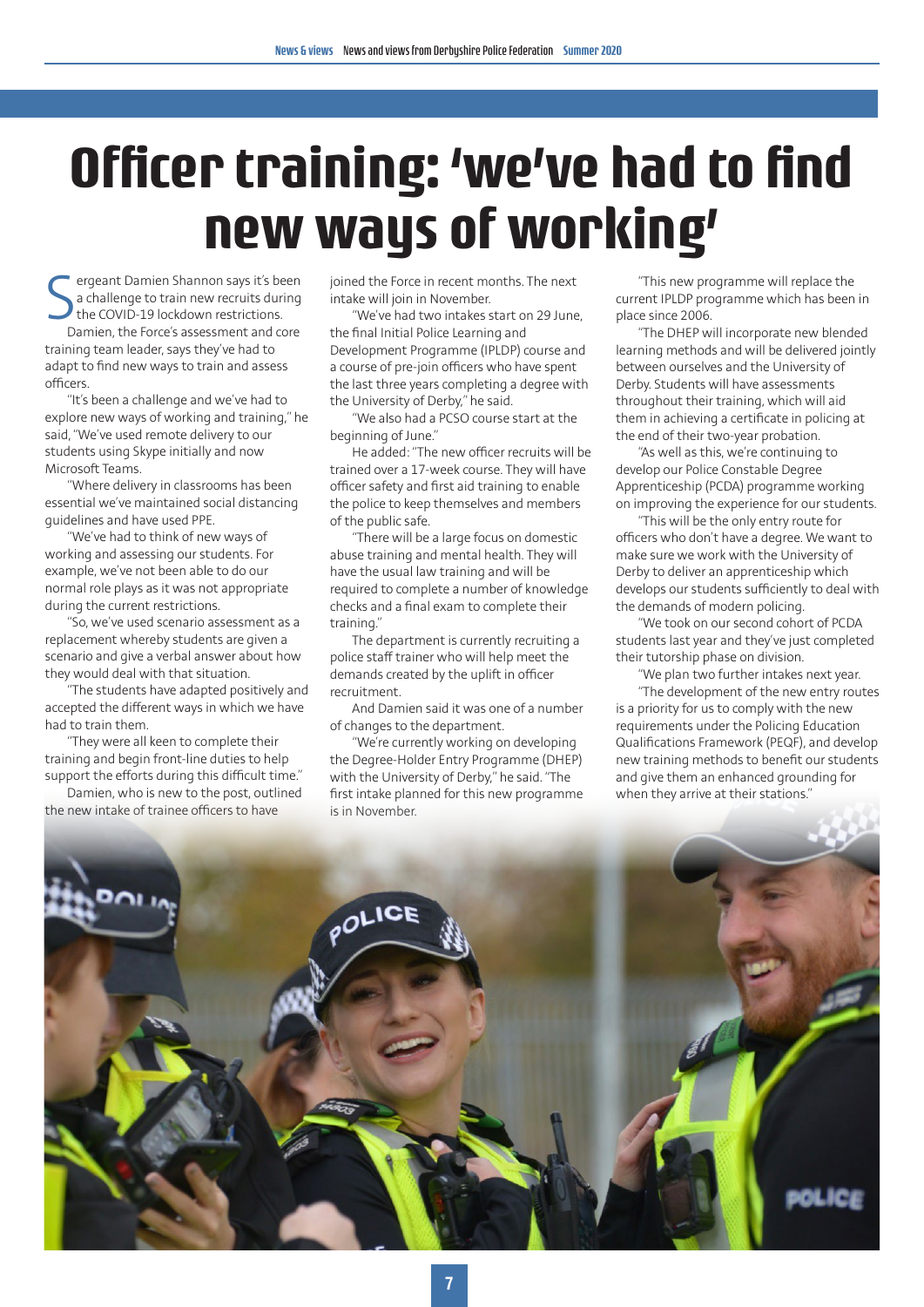## **Force capitalises on opportunities pandemic presented**

When crisis hits opportunities often<br>
different in policing, and more<br>
specifically in Derbyshire follow and this has been no different in policing, and more specifically, in Derbyshire.

Detective Superintendent Gemma Booth, who leads the Force's business change department, has been developing a number of projects that seek to change and improve the way the Force works and provides a good service to the public in a rapidly changing environment.

When she took over the department, her vision was explained by one of her team managers, Sharon Adkin, who said: "The business change and innovation department has a key role to play in driving forward organisational change required to create a responsive modern police force. It is taking a leading role in promoting an innovative culture across the organisation working collaboratively with everyone."

The rapid response to the COVID-19 outbreak provided an opportunity for business change to accelerate the introduction and adoption of particular projects. The Force's ability to quickly adapt was also, in part, a consequence of the work the department was doing up until the pandemic hit.

#### **How did the Force adapt?**

With lockdown looming,almost overnight hundreds of police officers and police staff retreated from the workplace and began, perhaps for the first time in their careers, to work from home. This meant that working differently and more creatively quickly became an operational necessity for many, if not all, departments.

Before the pandemic, one of the projects in development was the Force-wide roll-out of Microsoft Teams. This was accelerated and was very quickly adopted across most teams and departments within weeks. Colleagues immediately started interacting with each other on the platform and operational team briefings took place remotely.

New recruits were trained using a hybrid model of training, bringing some into training buildings on some days while training remotely with others; all to effectively socially distance. Training days for police officers migrated online too. On one occasion (and



there are probably more) training was delivered to 167 people in one go.

DCC Rachel Swann commented: "If we were going to speak to 167 people normally, we would generally ask them all to travel to headquarters and we'd put them somewhere if we could take that capacity, requiring a huge amount of travel and time that is unnecessary. Now we have new ways of doing it we really need to capture and embrace that."

Another significant opportunity centred around the way in which detectives work. Prior to COVID-19, who would have thought that a detective could effectively work from home?

Teams of detectives started working differently and crucially, at home either in part of in full. One department that adapted very quickly was the digital investigations unit, led by DI Adam Wilkins.

He explains: "The unit examines mobile devices, computers, hard drives and consoles by extracting data from them. We currently have 14 evidence recovery officers working across both disciplines and traditionally, this team has struggled to incorporate agile working practices into daily business, however, COVID-19 necessitated change in a way that hasn't been experienced before.

"During this time, the team has developed processes whereby multiple extractions can be completed physically in the laboratory with work being taken home for analysis and reporting on encrypted machines.

"Changes of this type hadn't been tested before in Force but what made it more necessary and pressured was that in March, we saw a year-on-year increase in demand of 55 per cent. In real terms, this was an increase of just under 50 exhibits against the average of what we had seen in the previous three years. The increase in demand continued in April 2020 when there was a year-on-year increase of 28 per cent.

"Despite a 55 per cent increase in demand during the COVID-19 months, the number of exhibits awaiting allocation for examination fell by 42. At the beginning of May, deep into the COVID-19 response, we only had 160 exhibits relating to 107 different cases that were awaiting allocation while in March, before the pandemic, the number awaiting allocation stood at 202, related to 134 cases.

"This not only demonstrates how well the team have adapted to the challenges of COVID-19 but it is representative of the wider digital investigation unit which has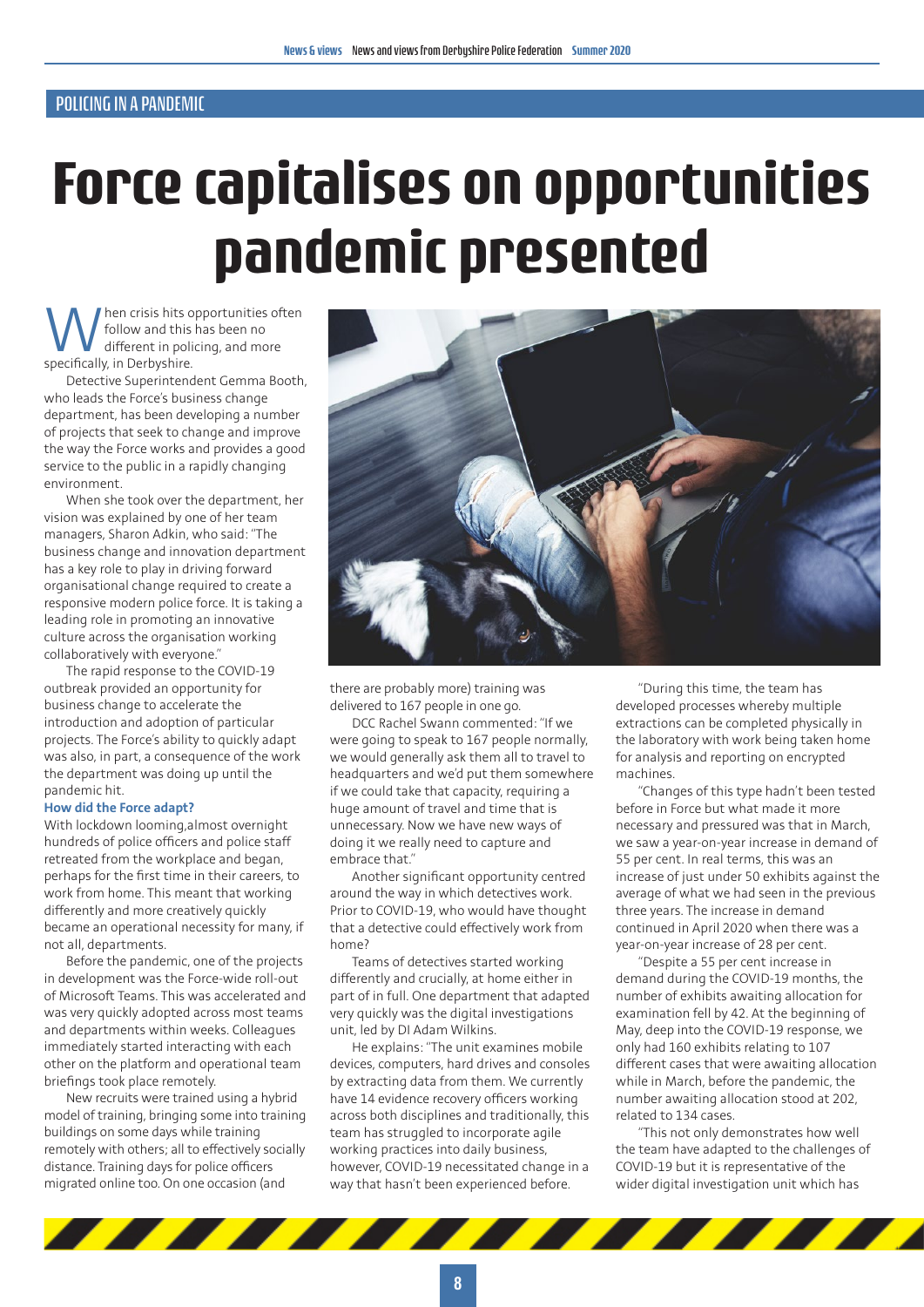delivered open source courses virtually, provided remote advice for CCTV recovery via Microsoft Teams and observed huge increases in demand in the communication data investigation team.

#### **How is the Force moving forward?**

Achieving a COVID-secure workplace has been the goal of every organisation. The Force is committed to achieving this for a number of reasons.

- 1. Developments such as 'Track and Trace' will play an important role in limiting the spread of infection but it presents a challenge in maintaining operational capacity. If somebody has prolonged contact with an infected person and hasn't adhered to social distancing or utilised other protective measures such as PPE, the consequence could be that large numbers within a team are immediately required to self-isolate for up to 14 days.
- 2. We have a diverse workforce who need to be confident that if they return to the workplace in any way that they have been provided a COVID-secure place in which to work.
- 3. In preparation for a second wave, either locally or nationally, we need to make sure that we have the ability to continue to work effectively while keeping each other, our families and the public safe. Therefore, sustaining flexibility within the way we work is important to enable us to respond effectively once again. To achieve the COVID-secure status that

is so important, a Force-wide strategy was written to enable teams and departments to create bespoke plans for their work spaces and people. To aid this, 81 buildings within the Force's estate and more than 4,000 rooms were assessed to determine their maximum occupancy levels where social distancing can be maintained at a level of two metres. Alongside this, other measures considered and implemented include:

#### **Coming to work and leaving work**

- Staggering shift patterns where appropriate
- Reducing congestion points by opening more entry points to the building
- Using markings and introducing one-way flow at entry and exit points
- Providing hand washing facilities, or hand sanitiser where not possible, at entry/exit points and maximising the use of borer access
- De-activating turnstile doors.

#### **Common areas**

- l Using safe outside areas for breaks
- $\bullet$  Reconfiguring seating and tables to maintain spacing and reduce face-to-face interactions
- Ensuring a consistent approach with DFRS, where co-located.

#### **Moving around the buildings**

- Discouraging unnecessary travel between rooms and offices
- **e** Restricting access between different areas of the building e.g., CMARC
- $\bullet$  Introducing one-way flow through buildings
- $\bullet$  Where appropriate, installing dividing screens may be considered.
- Reducing maximum occupancy for lifts Opening doors frequently to encourage ventilation.

#### **Workplace and stations**

- Workstations being assigned to an individual and NOT shared
- Avoiding hot desking and spaces, however, where not possible, cleaning workstations between different occupants including shared equipment.

#### **Meetings**

- Using remote capabilities (MS teams, Skype, conference call etc) in the first instance
- Avoiding transmission during meetings, for example, sharing pens and other objects
- $\bullet$  Providing hand sanitiser within meeting rooms.

#### **Visitors**

- **Encouraging visits via remote** connections
- If a visit is required, issue site quidance on social distancing and hygiene on arrival or prior
- Limiting the number of arrivals, through appropriate markings
- Removing transference of items such as pens, for individuals to physically sign in
- Clearly depict entry points for visitors, separating these from staff where possible to minimise contact.

#### **Workforce**

- Considering changing roles for those who require it
- Providing sufficient PPE for all staff
- Facilitating those who can work from home to do so.

Creating a COVID-secure workplace has been an immediate priority for the Force but, as expressed by DCC Swann, there is also a deep desire to capture the learning from successful adaptations within the Force and to really take the opportunities that COVID-19 has afforded.

The business change department has been working towards developing a flexible workforce that has the ability to work agile for some time; thus, as Derbyshire continues to embark on its recovery from COVID-19 the Force will continue to look differently.

Each department has made plans about how they will facilitate social distancing in the workplace for the foreseeable future because social distancing, however frustrating it is, remains the best way to limit the transmission of the virus. One of the results of this is that out of the 3,253 employees who work across 18 departments within the Force, 869 people are now working either fully at home or working a hybrid arrangement of working in the workplace sometimes and working at home on other occasions.

D/Supt Booth concluded: "As we celebrated our way into 2020, nobody would have predicted the outbreak of COVID-19. It has been tough on many people; those we serve and those within our organisation. It's been tough on those who have had to shield. It's been tough on those with vulnerable family members. It's been tough on those who have had no choice but to come to work, into the workplace, every day and continue to serve the public on the front-line of policing. And there are more. But in such challenging times, the Force has stepped up to the challenge, police officers and police staff alike; it is truly commendable.

"Social distancing may be a source of frustration for many, but it is one example of how we are responding to our 'new norm', and we are doing our utmost to use it to catalyse lasting change that creates a modern and evolving workforce."

77777777777777777777777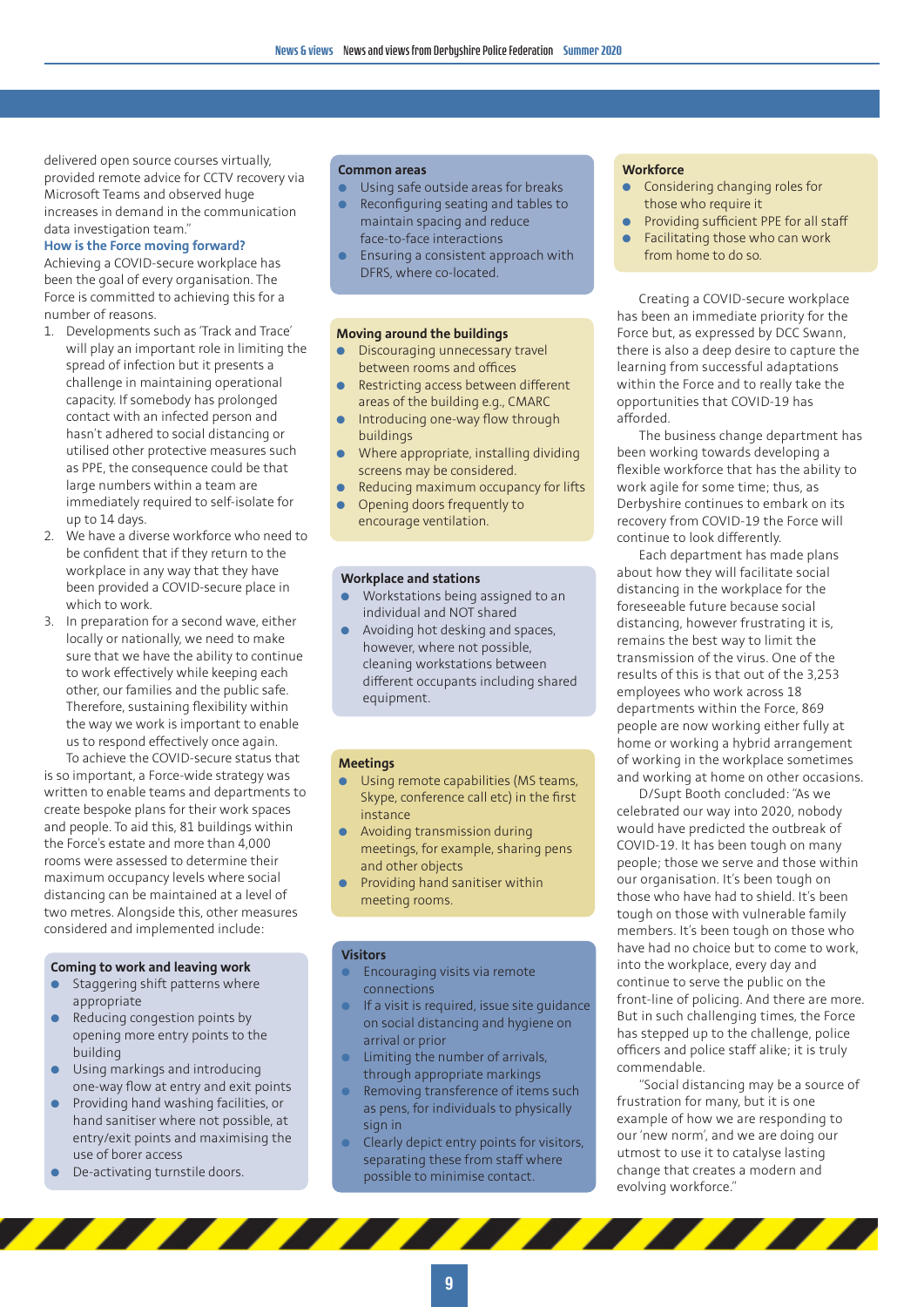# **'Tutoring role is challenging but satisfying'**

Acting Sergeant Dan Quick says it's<br>hugely rewarding as a police tutor<br>help students develop into officers<br>Dan says the role is challenging but b hugely rewarding as a police tutor to help students develop into officers. Dan says the role is challenging but brings with it a lot of satisfaction, including the chance to build long-lasting relationships.

"It's a very rewarding role," he said. "Especially when you reach the latter part of tutorship as you can see what progress the student officers have made and how they are now developing into a competent officer.

"You can almost see parts of your policing style come out of the student in how they deal with and manage incidents. It also builds good relationships which you take through your career."

Dan began tutoring in 2016 because he wanted to share his experience and develop new officers into the role.

Generally, he supports one Initial Police Learning and Development Programme (IPLDP) student at a time for 10 weeks, the length of the tutorship.

Dan said: "I have to ensure each officer I tutor is competent enough to be able to move forward to independent patrol, covering basic functions of an officer, like crime investigation, evidence integrity, and to ensure they're safe to develop on their own.

"It's mainly to ensure they're secure and confident enough to move into their independent phase of being a student police officer."

Dan added: "There are many challenges. They're new to the role and there is nothing in society quite like being a police officer.

"It's demanding as at the start of the tutorship you are doing the work of two officers, both your own and the student.

"You're constantly assessing the safety of both of you and checking over work they're doing, plus ensuring they're not missing vital parts of evidence.

"It can be difficult as some supervisors see you as a double crewed car and will deploy you to incidents which normally require more than one officer.

"This becomes difficult as you're dealing



*Acting Sergeant Dan Quick.*

with the live incident and trying to keep an eye on the student too. Workloads can be heavy and you can't really afford for colleagues to help you because you need to go through every step of the process with the student, regularly making you late off duty to ensure they experience every part of the job."

Dan, who became a Federation member when he joined the Force in 2006, said officers need a specific set of skills to be an effective tutor.

"You need to be confident in your own

ability and processes within the Force," he said. "But most of all you need to be patient and supportive.

"You've always got to bear in mind that what you do is second nature but for the students they are starting at the beginning of their careers with very little if no policing experience.

"You also have to be organised as there's a lot of paperwork that comes with tutoring, evidencing competencies they have achieved but also managing two workloads.

"Personality wise, you need to be motivated, positive and outgoing. This is the students' start of their career and you are very impressionable to them."

Dan, who recently transferred to High Peak for a period as acting sergeant, said tutoring was not a role that was suitable for all officers.

"You need to have the right personality

**change of Sou and Checking over work they're doing, plus ensuring they're not missing checking over work they're doing, plus ensuring they're not missing You're constantly assessing the safety of both of you and vital part of evidence.**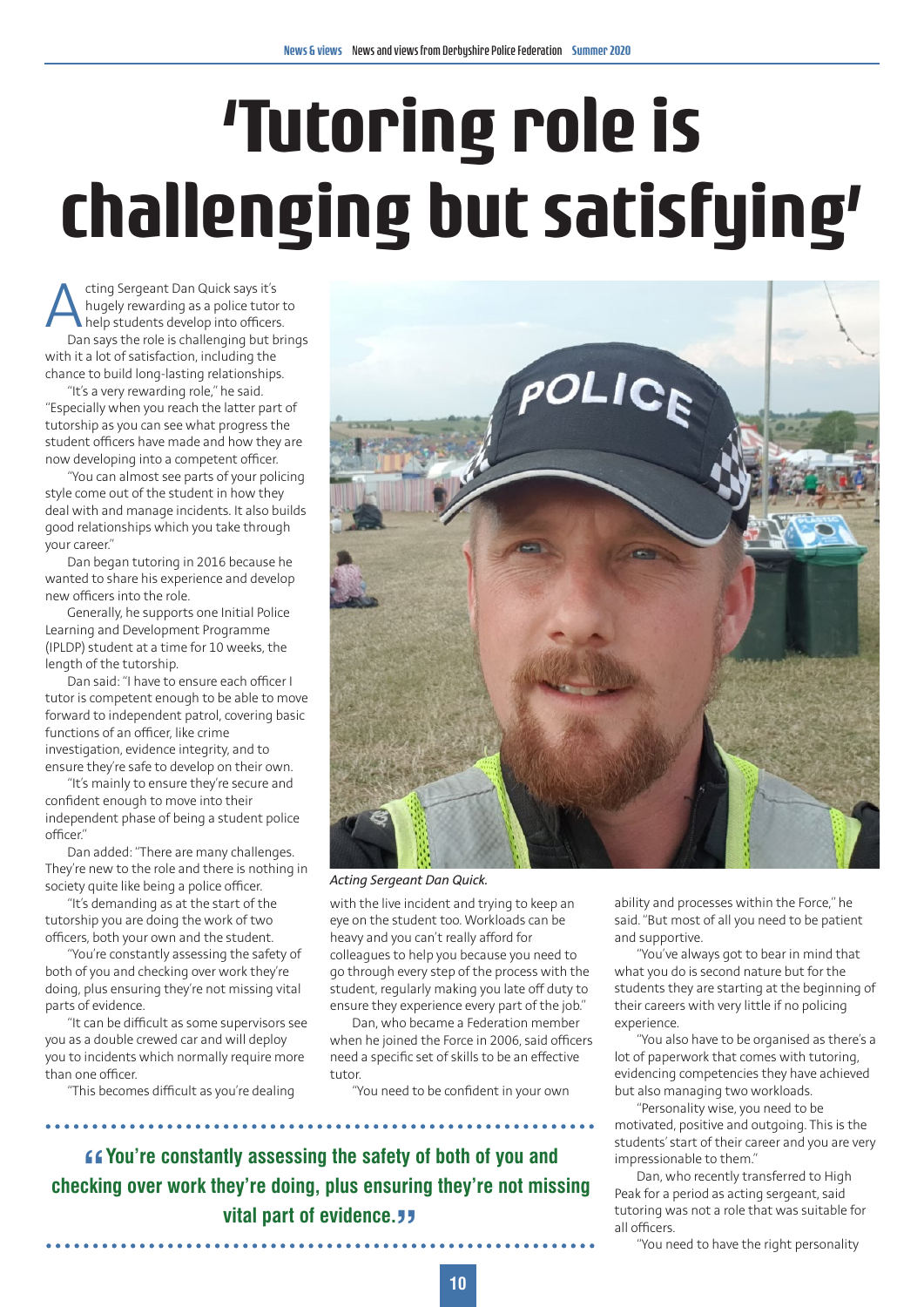### **Subs increase**

and be confident in your ability to tutor," he said. "You have to be able to bond with the student to get the very best from them.

"I also believe you need to have a good amount of service under your belt yourself so you can be sure you're passing on best practice and experiences you have faced."

Dan added that the idea of mandating officers to carry out tutoring work doesn't guarantee the best start to a students' career.

"To get the best out of a student you need to be motivated, positive and outgoing as well as being confident and competent at the role yourself," he explained.

"Someone being mandated to tutor isn't going to give it their best which will inevitably give the student a below par tutorship. If they don't want to do it, they will not give it the time and effort it needs.

"When the student leaves their tutorship into the independent phase, they will lack knowledge and this could negatively affect their motivation and view on policing throughout their career.

"I've seen tutors moan about the job far too often and it's not the right impression to give a newly recruited officer. It doesn't encourage independence and you find students lack knowledge because they've been signed off competent by the tutor, in an almost 'can't wait to finish' attitude.

"I've recently patrolled with students who needed some additional training for some core functions of a constable, like a road-side breath test. Although this was not on their mandatory list for completion, I see it as a function which is a core skill."

So, what is the alternative to mandating officers to tutor students?

"We need to seek the very best officers to tutor," said Dan. "Investment in a student's start in their career will produce more rounded and confident officers who will have more chance to succeed.

"Mandating isn't the way forward. I feel we need to develop officers with the qualities and encourage them to tutor, explaining the benefits and rewards.

"Tutoring is more than your full-time role and you have to go above and beyond to tutor effectively. This needs to be recognised.

"Individuals need to be identified for their qualities and not chosen at random because we have a lack of tutors, but their competence and recognition needs to be rewarded due to the extra responsibilities and work they take  $n^{\prime}$ 

Dan added: "Tutoring done the right way is a very rewarding role and you take a lot away from it, including personal development.

"You start to understand how you're perceived and how you engage with others to explain and teach. It's a big responsibility to take on and needs the right people to do this."

Police Federation of England and Wales (PFEW) delegates at a virtual conference voted through a motion to increase member subscriptions.

Members will now pay an extra £2 a month from September onwards representing the first increase in subs since 2011.

While the new monthly cost of being a member amounts to £23.58 a month for the wide range of support, advice and services that are provided by the Federation, individuals will actually only pay £18.86 when tax relief is applied.

In a joint statement issued after a vote by Federation representatives from across England and Wales, national Federation chair John Apter and secretary Alex Duncan said: "Increasing subscription rates for our members was not a decision we have come to lightly. In an ideal world we would have been able to continue as we had but, after almost 10 years of subscriptions being frozen, we reached the point that doing nothing was not an option."

"For a number of years, PFEW has bridged the gap between income and expenditure by using reserves. This is not sustainable in the longer term as costs continue to rise due to inflation.

"This decision allows the Federation to continue to do the very best it can for our members and to represent them to the best of our ability.

They added: "PFEW's National Board recommended the increase after considering it was in the best interests of the members, and

the organisation. Having avoided any increase in subscriptions for a decade when colleagues suffered years of austerity and pay freezes, this increase was essential to allow current levels of support and assistance for members to be maintained."

Delegates voted in favour of three motions, all with effect from 1 September 2020:

- The monthly voluntary subscription rate to PFEW to be £23.58
- l Student officers who elect to subscribe to PFEW will be entitled to a 50 per cent discounted rate for the first year of their service, thereafter they will pay the normal subscription rate
- Those who join the service on the Direct Entry Inspectors' Scheme will pay the full subscription rate.

The virtual conference was organised after the annual national Police Federation conference, which would have been held in Manchester on 16 and 17 June, was cancelled due to coronavirus. Last year's conference was also cancelled, as a result of a cyber-attack on PFEW.

The online conference began with the national chair welcoming delegates to the Microsoft Teams event before national treasurer Simon Kempton outlined why it was felt necessary to increase subscriptions and how it was decided to seek a £2 a month rise. Delegates' pre-submitted questions were also answered before a series of votes.

**FAQs on subscription increase. Get tax relief on your subs.**

### **Women's only fitness tests: new dates released**

Dates have been released for the Force's women only Job-Related Fitness Tests for the remainder of this year and into early 2021 with COVID-19 restrictions in place.

The tests will be conducted with no more than three runners and two trainers at a time as a result of the coronavirus pandemic.

The fitness tests will take place at 8.30am at either Ripley or Chesterfield on the following dates:

#### **Tier 1 (two-day) Tier 2 (one-day)**

**Ripley:** 6/7 Aug **Ripley:** 21 Aug **Ripley:** 10/11 Sept **Ripley:** 16 Sept **Chesterfield:** 5/6 Oct **Ripley:** 7 Oct **Ripley:** 2/3 Nov **Ripley:** 4 Nov **Chesterfield:** 4/5 Jan **Chesterfield:** 6 Jan **Ripley:** 3/4 Feb **Ripley:** 17 Feb **Chesterfield:** 1/2 Mar **Ripley:** 8 Mar.

Kirsty Bunn, Derbyshire Police Federation secretary, was influential in securing the women-only fitness tests which started last year.

She said: "The fitness testing was suspended due to the outbreak of the pandemic but the Force has worked hard to be able to reintroduce them, which is great."

Kirsty said the female-only tests were initiated after the Federation and the Force's Equality Unity became aware many women were feeling anxious about taking the tests.

"We believe taking the tests alongside their male colleagues was a contributory factor," she said. "We were not seeking any preferential treatment for women but felt that since both nationally and locally the pass rate for female officers is lower than that of male officers something needed to be done to try to help address their anxiety.

"The standard of fitness test 5:4 is not compromised but women officers who feel that anxiety or concern have the opportunity to take the test in a female only environment which they may be more comfortable with," she added.

Women who want to continue to take the fitness test in mixed groups can still opt to do so.

If your JRFT is due and you would like the opportunity to attend one of these sessions, please send an email to Force Training with the date of your training and stating your preference for a women-only test.

The Operational Training Team can offer support and advice to anyone concerned about the test.